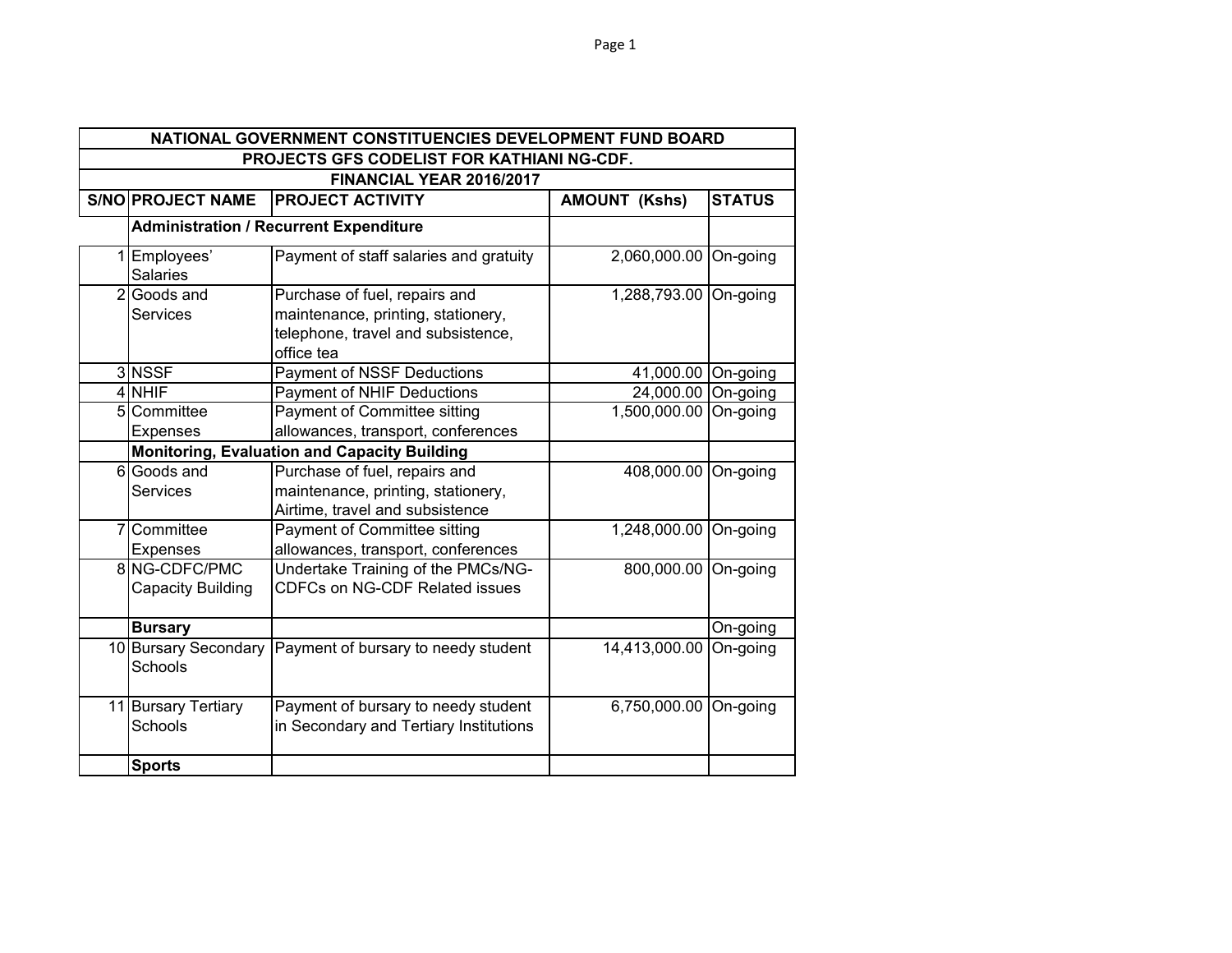| 12 Sporting activities<br>2%                | Organize sports tournament for<br>football, netball and volleyball teams<br>within the constituency as well as         | 1,637,000.00 New |  |
|---------------------------------------------|------------------------------------------------------------------------------------------------------------------------|------------------|--|
|                                             | puchasing Sports Kits                                                                                                  |                  |  |
| <b>Primary Schools</b>                      |                                                                                                                        |                  |  |
| 13 Kathalani Primary<br>School              | Renovation of 5 Classrooms and an<br>office-reroofing, plastering and<br>painting                                      | 500,000.00 New   |  |
| 14 Mangaani Primary<br>School               | Land purchase of 1/4 an acre                                                                                           | 500,000.00 New   |  |
| 15 Isooni Primary<br>School                 | Renovation of 3 Classrooms and office-<br>reroofing, plastering and painting                                           | 500,000.00 New   |  |
| 16 Wandathe Primary<br>School               | Construction of 1 classroom to<br>completion                                                                           | 600,000.00 New   |  |
| 17 Kya Mwee Primary<br>School               | Renovation of 10 Classrooms-<br>reroofing, plastering and painting                                                     | 1,000,000.00 New |  |
| 18 Kikaawani Primary                        | Renovation of 5 Classrooms-reroofing,<br>plastering and painting                                                       | 500,000.00 New   |  |
| 19 Mutumbini Primary<br>School              | Renovation of 8 Classrooms and office-<br>reroofing, plastering and painting                                           | 500,000.00 New   |  |
| 20 Iveti Primary<br>School                  | Renovation of 5 Classrooms-reroofing,<br>plastering and painting                                                       | 500,000.00 New   |  |
| 21 Ithaeni Primary<br>School                | Renovation of 5 Classrooms and office-<br>reroofing, plastering and painting                                           | 500,000.00 New   |  |
| 22 Mbuuni Primary<br>School                 | Renovation of 10 Classrooms-<br>reroofing, plastering and painting                                                     | 1,000,000.00 New |  |
| 23 General Mulinge<br><b>Primary School</b> | Renovation of 10 Classrooms-<br>reroofing, plastering and painting                                                     | 1,000,000.00 New |  |
| 24 Wutini Primary<br>School                 | Purchase of land 1/4 an acre (Kshs.<br>400,000.00) and construction of<br>classroom to completion<br>(Kshs.600,000.00) | 1,000,000.00 New |  |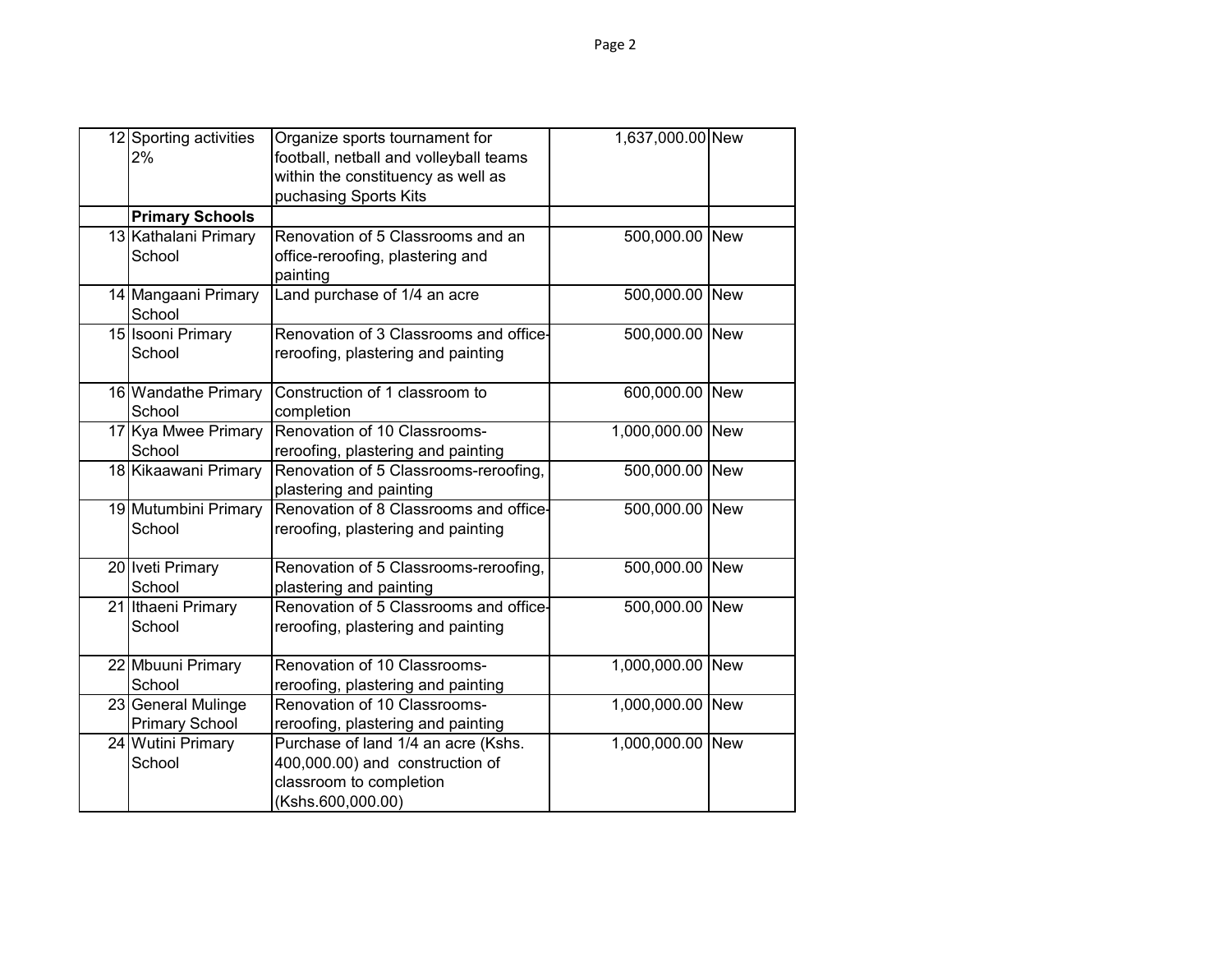| 25 Kasioni Primary<br>School | Construction of 1 classroom to<br>completion | 600,000.00 New   |  |
|------------------------------|----------------------------------------------|------------------|--|
| 26 Mutondoni Primary         | Construction of 1 classroom to               | 600,000.00 New   |  |
|                              |                                              |                  |  |
| School                       | completion                                   |                  |  |
| 27 Kitie Primary             | Renovation of 6 Classrooms-reroofing,        | 794,931.13 New   |  |
| School                       | plastering and painting                      |                  |  |
| 28 Mbee Primary              | Construction of 1 classroom to               | 600,000.00 New   |  |
| School                       | completion                                   |                  |  |
| 29 Mwanga Primary            | Construction of Administration block to      | 500,000.00 New   |  |
| School                       | completion                                   |                  |  |
| 30 Miumbuni Primary          | Renovation of 10 Classrooms-                 | 1,000,000.00 New |  |
| School                       | reroofing, plastering and painting           |                  |  |
| 31 Thinu Primary             | Renovation of 10 Classrooms and              | 1,000,000.00 New |  |
| School                       | office-reroofing, plastering and             |                  |  |
|                              | painting                                     |                  |  |
| 32 Komarock Primary          | Construction of a six door toilet            | 450,000.00 New   |  |
| School                       |                                              |                  |  |
| 33 Katulya Primary           | Construction of a six door toilet            | 450,000.00 New   |  |
| School                       |                                              |                  |  |
| 34 Ikoleni Primary           | Construction of a six door toilet            | 450,000.00 New   |  |
| School                       |                                              |                  |  |
|                              |                                              |                  |  |
| 35 Mutumbini Primary         | Construction of a six door toilet            | 450,000.00 New   |  |
| School                       |                                              |                  |  |
| 36 Kombu Primary             | Construction of a six door toilet            | 450,000.00 New   |  |
| School                       |                                              |                  |  |
| 37 Kasovya Primary           | Construction of a six door toilet            | 450,000.00 New   |  |
| School                       |                                              |                  |  |
| 38 Kitie Primary             | Construction of a six door toilet            | 450,000.00 New   |  |
| School                       |                                              |                  |  |
| 39 Kituluni Primary          | Construction of a six door toilet            | 450,000.00 New   |  |
| School                       |                                              |                  |  |
| 40 Ngoleni Primary           | Levelling of ground at Ngoleni primary       | 1,637,000.00 New |  |
| School                       |                                              |                  |  |
| <b>Secondary</b>             |                                              |                  |  |
| <b>Schools</b>               |                                              |                  |  |
|                              |                                              |                  |  |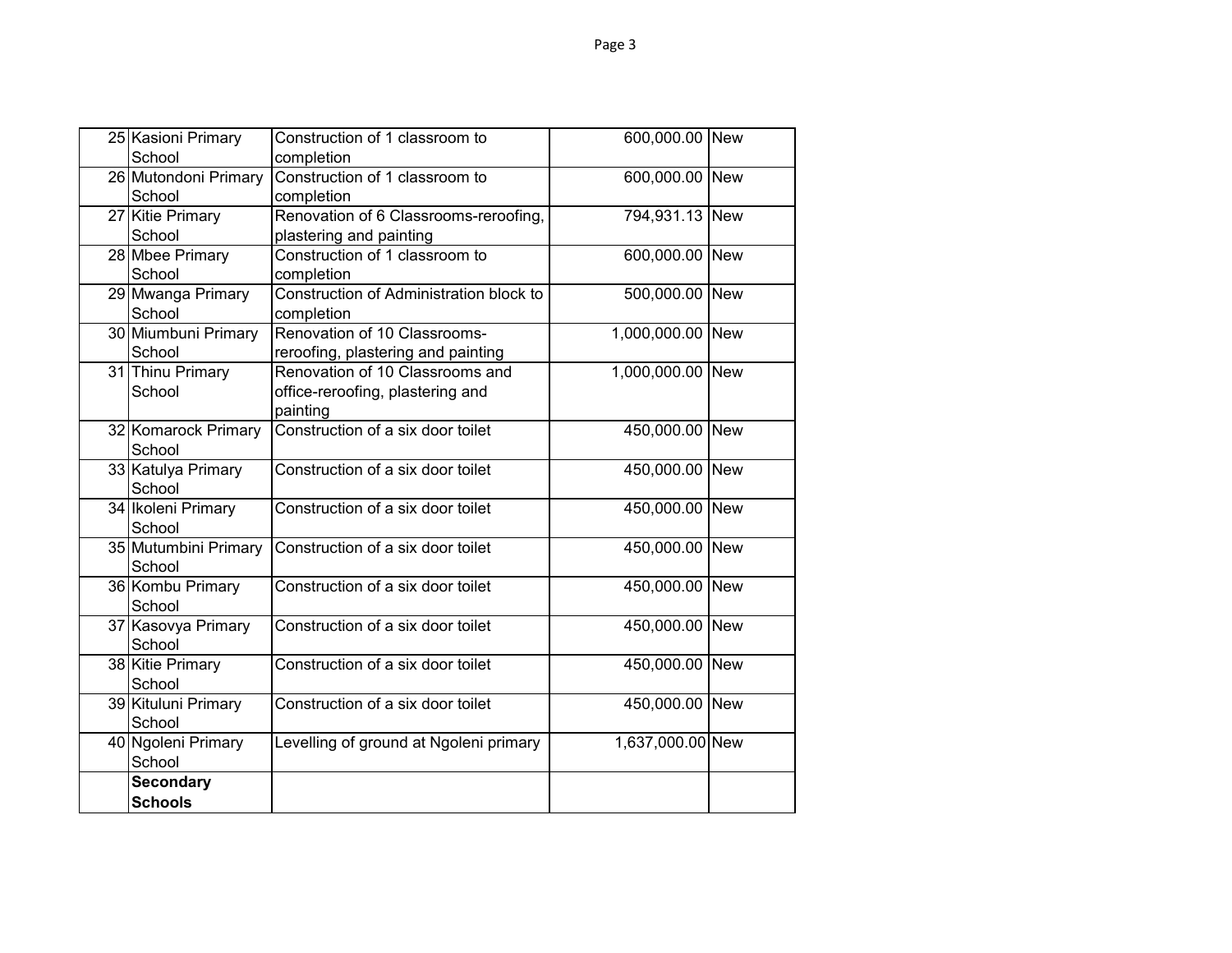| 41 Kaewa Secondary<br>School           | Dormitory Construction-plastering and<br>painting                                                                         | 800,000.00       | On-going |
|----------------------------------------|---------------------------------------------------------------------------------------------------------------------------|------------------|----------|
| 42 Kwa Ngengi<br>Secondary             | Laboratory completion-roofing,<br>plastering and painting                                                                 | 2,200,000.00     | On-going |
| 43 Ikoleni Secondary<br>School         | Construction of Laboratory-doors,<br>windows, plastering                                                                  | 500,000.00       | On-going |
| 44 Kinyau Secondary<br>School          | Multipurpose hall completion-roofing,<br>plastering, painting                                                             | 1,000,000.00     | On-going |
| 45 Ngiini Secondary<br>school          | Completion of Hall-roofing, plastering<br>and painting                                                                    | 1,500,000.00     | On-going |
| 46 General Mulinge<br>Secondary School | Completion of a Dormitory-walling as<br>the project is co-funded by parents                                               | 400,000.00 New   |          |
| 47 Mbuuni secondary<br>School          | Construction of a dining hall to<br>completion                                                                            | 2,500,000.00 New |          |
| 48 Kaiani secondary<br>School          | Purchase of land of 0.27 hectares                                                                                         | 1,000,000.00 New |          |
| 49 Ngoleni Secondary<br>Dormitory      | Construction of dormitory to<br>completion                                                                                | 2,200,000.00 New |          |
| 50 Ngiini Secondary<br>school          | Construction of a six door toilet to<br>completion                                                                        | 500,000.00 New   |          |
| 51 Kathiani Boys<br>School             | Installation of cctv cameras(Kshs<br>100,000)                                                                             | 100,000.00 New   |          |
| 52 Thinu Secondary<br>School           | Roof repairs-reroofing                                                                                                    | 300,000.00 New   |          |
| 53 Rev. Kitonyi<br>Secondary School    | Constrcution computer lab Kshs.<br>500,000.00 up to walling) and<br>purchase of land of 3/4 an acre Kshs.<br>1,000,000.00 | 1,500,000.00 New |          |